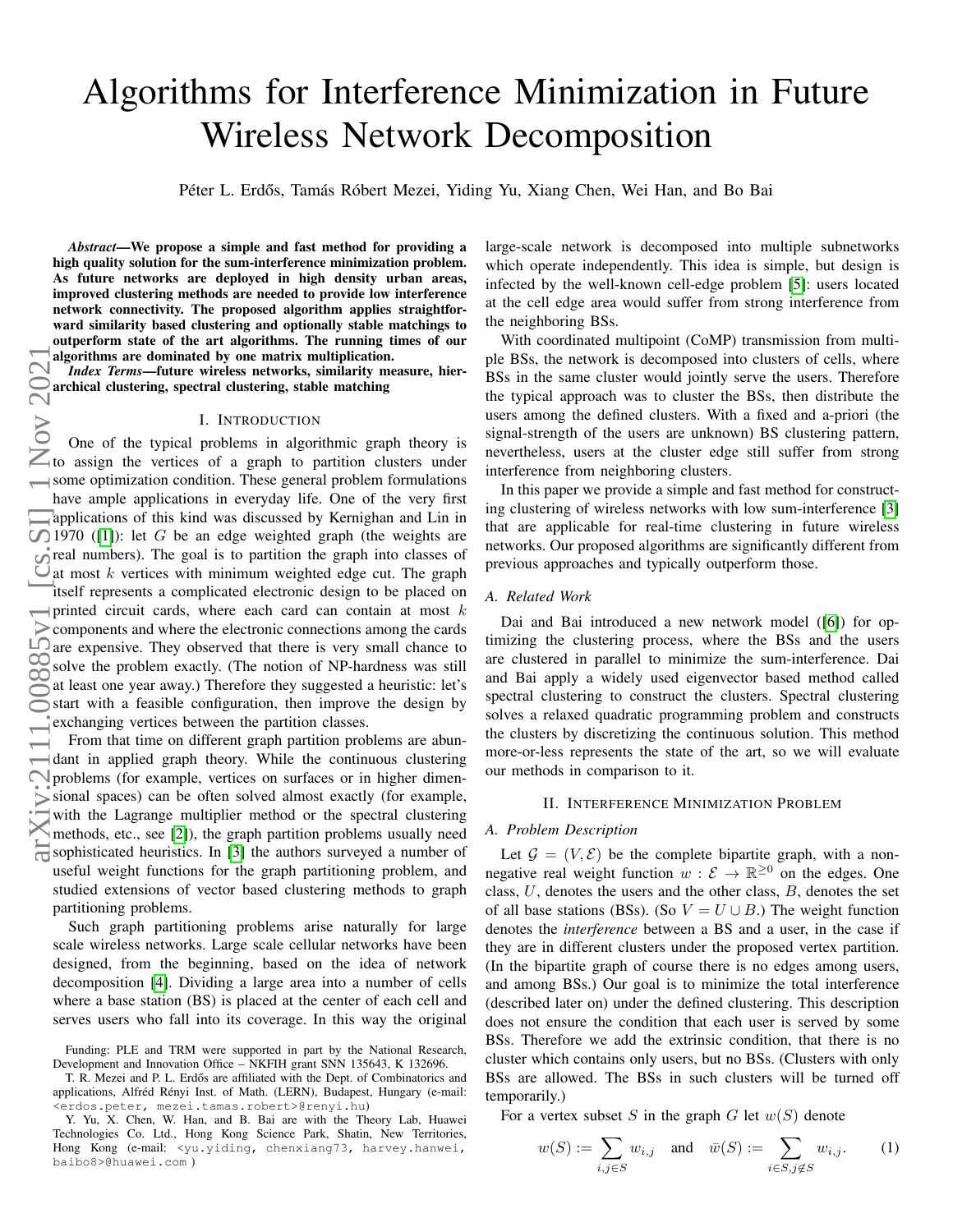For a fixed the number  $M \in \mathbb{N}$ , take a partition C of V with M *clusters*:  $C = \{C_1, \ldots, C_M\}$ . Consider the following optimization problem:

<span id="page-1-1"></span>Problem 1 (Interference minimization (IM) problem with fixed  $M$ ).

<span id="page-1-0"></span>
$$
\min_{\mathcal{C} \in \Pi_M(\mathcal{G})} \sum_{m=1}^M \frac{\bar{w}(C_m)}{w(C_m)}.
$$
\n(2)

The objective function is not the sum of the *cut numbers* but a normalized one. The reason for this is that the purely cut number based optimization will provide often very unbalanced partition class sizes. This is described in detail in [\[6\]](#page-6-5), after equation (3) of that paper.

There is a technical problem hidden in eq. [\(2\)](#page-1-0): by the formulation of the denominator, it can occur that a cluster contains zero BS or zero users. In both cases the denominator is zero. If there is a cluster without BSs, then the users of this cluster are not associated to any BS and the interference metric is infinite (or undefined). When a cluster contains at least one BS and zero users, then we can imagine that the stations will be switched off temporarily, that is, they are not considered as a source of interference.

To be able to use our procedure in practical application (like on-line optimization of users' distribution among base stations in 5G mobile networks) we have some further considerations. Our secondary objectives are the follows:

- Phase 1: We want a fast, centralized algorithm to find an initial solution.
- Phase 2: During the calls the users may move away from the BSs of a given cluster, some may finish the calls, while others (currently not represented in the bipartite graph) may initiate calls. Therefore we need an incremental algorithm, that is able adaptively change the edge weights and/or can update the actual vertices. This phase must be initiated and managed distributively by the users.
- In every few seconds Phase 1 should be executed again (centrally) to find a new optimal clustering solution.

In practical applications the clusters cannot be arbitrarily complex (from an engineering point of view), therefore we consider an upper bound  $T$  on the possible numbers of the BSs in any cluster. This component is a new addition to the model, it was not considered earlier. In previous work, the engineering complexity of the BSs' clusters was handled indirectly. One possible way to do so was suggested by Dai and Bai in [\[6\]](#page-6-5).

At first they proved that the minimum value in [\(2\)](#page-1-0) is monotone increasing as the value  $M$  is increasing.

Theorem 1 (Dai and Bai, Theorem 1 in [\[6\]](#page-6-5)).

$$
\min_{C \in \Pi_M(G)} \sum_{m=1}^M \frac{\bar{w}(C_m)}{w(C_m)} \le \min_{C \in \Pi_{M+1}(G)} \sum_{m=1}^{M+1} \frac{\bar{w}(C_m)}{w(C_m)}.
$$
 (3)

Then they introduced the Max-Num problem: here they want to increase the number  $M$  as long as the minimum value in [\(2\)](#page-1-0) is still smaller than a relative small, given positive number. Dai and Bai proposed a new approach to solve this latter problem. At first they reformulated the question, using matrix computation, to describe the constrains. This reformulation of the Max-Num problem is NP-hard, due to the discretization. Then this was relaxed to continuous constrains. Next a good heuristic was developed for the problem, using a generalized spectral clustering method. Unfortunately, the computational complexity of the method is still quite high for fast, practical application. Furthermore the indirect approach does not ensure always that the provided clusters are "simple" enough.

In the remaining part of this paper we propose a new heuristic to solve Problem [1](#page-1-1) directly to overstep the previous weaknesses.

### III. DOT-PRODUCT HIERARCHICAL CLUSTERING FOR IM

In this section we describe a new and simple heuristic for the IM problem. We cluster BSs based on a new similarity measure. The novelty lies in the fact that the clustering is made on the basis of a relation between BSs which is derived from the relation among BSs and users. At first we discuss the original problem formulation: the value  $M$  is an input parameter. We will come back later to the variation of the problem where an upper bound is given on the maximum size of BS clusters.

#### *A. Similarity Measure*

A cursory study of eq. [\(2\)](#page-1-0) says that we want to decompose the graph in such a way that each cluster contains high weight edges, while the cuts among the clusters consist of low weight edges. Let's assume that the weight function is given via the matrix  $w$ where the rows correspond to the BSs, and the columns correspond to the users. Then each  $w_{i,j}$  is the weight between BS i and user  $j$ .

Let  $w_{i, \bullet}$  denote the row of BS i, and let  $w_{\bullet, j}$  denote the column of user j. So  $w = [w_{i, \bullet}]_{i \in B} = [w_{\bullet, j}]_{j \in U}$ . Our heuristics would say that the larger the number of high weighted common neighbors of two BSs, the more advantageous it is for the two BSs to be included in the same cluster. So define the *similarity function*

<span id="page-1-2"></span>
$$
\rho: B \times B \to \mathbb{R}^{\geq 0} \quad \text{with} \quad \rho(i,j) := \frac{w_{i,\bullet}^T \cdot w_{j,\bullet}}{\|w_{i,\bullet}\| \cdot \|w_{j,\bullet}\|} \tag{4}
$$

among the BSs, where  $\|\cdot\|$  is the Euclidean-norm. The enumerator of eq. [\(4\)](#page-1-2) is what we refer to by *dot product*. The similarity  $\rho$  depends only on the weights between the users and the BSs. Clearly, the bigger the product, the greater the similarity between the BSs.

In the interference minimization model, a set of BSs in a cluster behave as one BS. Indeed, if  $\{C_1, \ldots, C_M\} \in \Pi_M(\mathcal{G})$  minimizes eq. [\(2\)](#page-1-0), then replacing the set of BSs in cluster  $C_i$  with just one new BS  $b_{\text{new}}$  whose weight to user j is  $\sum_{k \in C_i \cap B} w_{k,j}$  preserves the optimum, and the interference metric takes this optimum on  ${C_1, \ldots, C_{i-1}, C_i - B + \{b_{\text{new}}\}, C_{i+1}, \ldots, C_M\}$ . Define

$$
\text{vec}(B_k) = \sum_{i \in B_k} w_{i,\bullet} \tag{5}
$$

<span id="page-1-3"></span>as the sum of the signal strength vectors of the BSs in  $B_k$ . The similarity function  $\rho$  can be naturally extended to sets of BSs:

$$
\rho: 2^{B} \times 2^{B} \to \mathbb{R}^{\geq 0} \quad \text{with}
$$

$$
\rho(B_k, B_m) := \frac{\text{vec}(B_k)^T \cdot \text{vec}(B_m)}{\|\text{vec}(B_k)\| \cdot \|\text{vec}(B_m)\|}.
$$
(6)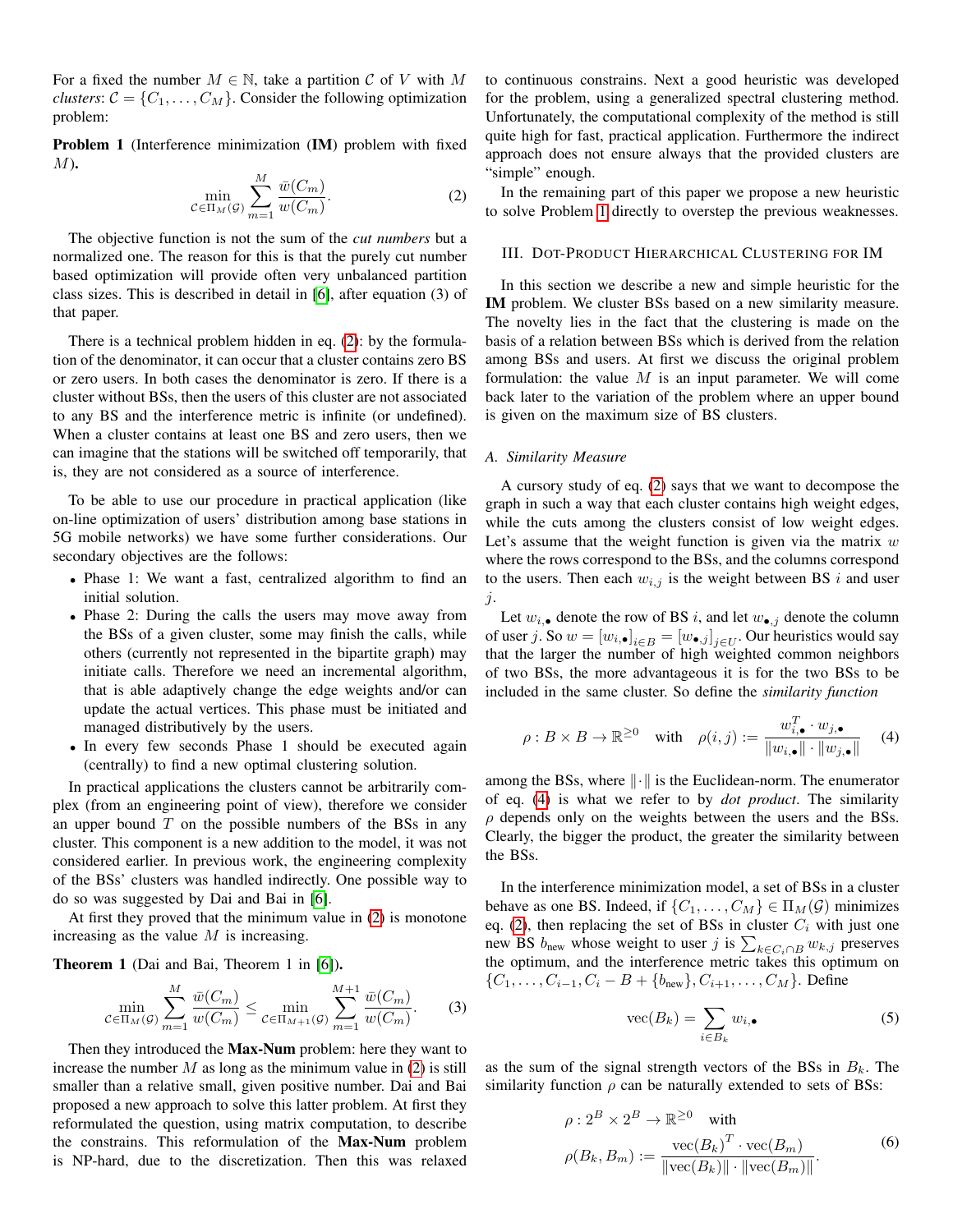#### *B. Hierarchical Clustering: Defining BS Clusters*

Next we describe our hierarchical clustering algorithm: we call it DPH-clustering, short for dot-product hierarchical clustering. Let the fixed integer  $M$  be the desired number of clusters.

There seems to be no clear leading method to cluster B based on ρ. Our choice is a simple *hierarchical clustering* method: merge two clusters that have the highest similarity  $\rho$  between them until the desired number of clusters is reached. As we will soon see, this works reasonably well. Here we want to emphasize that using normalization in eqs. [\(4\)](#page-1-2) and [\(6\)](#page-1-3) is a natural idea.

Let the initial partition be  $\mathcal{B}_0$  which contains a cluster for each BS in B (thus  $|B| = |\mathcal{B}_0|$ ). We merge two clusters in each of the  $|B| - M$  rounds iteratively to obtain a sequence of partitions  $\mathcal{B}_0, \mathcal{B}_1, \ldots, \mathcal{B}_{|B|-M}$  of B, where  $|\mathcal{B}_r| = |B| - r$ .  $\mathcal{B}_r$  is obtained from  $\mathcal{B}_{r-1}$  by merging the two clusters of  $\mathcal{B}_r$  with the largest similarity  $\rho$  between them as defined by eq. [\(6\)](#page-1-3).

In Alg. [III.1](#page-2-0) we will maintain  $\rho(B_k, B_m)$  for every  $B_k, B_M \in$  $\mathcal{B}_r$  as follows. Let us define the symmetric function dot for every  $k = 1, \ldots, M$  as

$$
dot(B_k, B_m) = \text{vec}(B_k)^T \cdot \text{vec}(B_m). \tag{7}
$$

If dot is already computed for every pair in  $\mathcal{B}_r \times \mathcal{B}_r$ , then  $\rho$  can be computed via three scalar operations for any pair of clusters in  $\mathcal{B}_r \times \mathcal{B}_r$ , since

$$
\rho(B_k, B_m) = \frac{dot(B_k, B_m)}{\sqrt{dot(B_k, B_k) \cdot dot(B_m, B_m)}}.
$$
\n(8)

<span id="page-2-0"></span>Algorithm III.1 Hierarchical clustering based on the similarity function  $\rho$ 

| function DPH-CLUSTERING( $B, w, M$ )                                |                                                   |
|---------------------------------------------------------------------|---------------------------------------------------|
| $\mathcal{B}_0 \leftarrow \binom{B}{1}$                             |                                                   |
| $dot \leftarrow w \cdot w^T$                                        | $\triangleright$ matrix multiplication            |
| <b>for</b> $r = 0$ to $ B  - M - 1$ <b>do</b>                       |                                                   |
| ${B', B''\} \leftarrow \arg \max \rho(B_k, B_m)$                    | $\triangleright$ (8)                              |
| ${B_k, B_m} \in (\frac{\mathcal{B}_r}{2})$                          |                                                   |
| $\mathcal{B}_{r+1} = \mathcal{B}_r - \{B', B''\} + \{B' \cup B''\}$ |                                                   |
| update $dot$                                                        | $\triangleright \mathcal{O}(b)$ scalar operations |
| end for                                                             |                                                   |
| return $\mathcal{B}_{ B -M}$                                        |                                                   |
| end function                                                        |                                                   |

The running time of Alg. [III.1](#page-2-0) is easily seen to be in  $\mathcal{O}(b^2u + (b-M) \cdot b^2)$ , because when two clusters are merged, dot can be updated by summing the corresponding two rows and two columns. Moreover, we may store the  $\rho$ -values of pairs in  $\mathcal{B}_r \times \mathcal{B}_r$  in a max-heap: when two clusters are merged, at most  $2b$  values need to be removed and at most  $b$  new values need to be inserted into the heap which contains the at most  $\binom{b}{2}$ elements of the set  $\{ \rho(B_k, B_m) \mid \{B_k, B_m\} \in \binom{\mathcal{B}_r}{2} \}$ . With these optimizations, the for-loop takes at most  $\mathcal{O}((\bar{b} - M) \cdot b \log b)$ steps, thus the running-time of the algorithm is dominated by the matrix multiplication  $w \cdot w^T$ . There are many techniques to accelerate the multiplication of matrices, which we do not discuss here, but let us mention that if  $b \simeq u$  then w can be padded with zeros to a square matrix, whose multiplication can be tackled with recursive divide-and-conquer methods. We will discuss alternative strategies for the case when  $b$  is much larger than  $u$  in Section [IV.](#page-3-0)

#### *C. Hierarchical Clustering: Assigning Users to BS Clusters*

Let  $\mathcal{B}_{|B|-M} = \{B_1, \ldots, B_M\}$  be the final partition produced by the hierarchical clustering. The final output will be of the form  $\mathcal{C} = \bigcup_{k=1}^M \{B_i \cup U_i\}$ , so it only remains to find a clustering  $\mathcal{U} =$  $\{U_1, \ldots, U_M\}$  of U. We assign each user  $j \in U$  to the cluster  $U_\ell$ where

<span id="page-2-2"></span>
$$
\ell = \underset{k \in [1,M]}{\arg \max} \sum_{i \in B_k} w_{i,j}.
$$
 (9)

<span id="page-2-3"></span>Algorithm III.2 Dot-product hierarchical clustering on  $B$  then assigning each element of  $U$  to the best cluster. The algorithm is relatively efficient if  $|U|$  is not much smaller than  $|B|$ .

function SIMILARITY CLUSTERING( $B, U, w, M$ )  $B_1, \ldots, B_M \leftarrow \text{DPH-CLUSTERING}(B, w, M)$  $U_1, \ldots, U_M \leftarrow$  empty clusters for all  $j \in U$  do  $\ell \leftarrow \arg \max_{k \in [1,M]} \sum_{i \in B_k} w_{i,j}$ add *j* to  $U_{\ell}$ end for return  ${B_k \cup U_k | U_k \neq \emptyset}$ end function

<span id="page-2-1"></span>The assignment defined by eq. [\(9\)](#page-2-2) is easy to compute, and it is trivial to assign new users to a cluster. It may happen that a BS cluster is left without users: such clusters are discarded at cost of decreasing the number of clusters, thus the output clustering will not reach the target cardinality M.

Discarding clusters that only intersect one of the classes is not an issue if the hierarchical clustering is performed on B. However, were we to call DPH-CLUSTERING  $(U, w^T, M)$  to take advantage of computing a smaller matrix product, we might discard userclusters without BSs. To avoid creating clusters without BSs, we supply alternative Phase 2 algorithms for assigning elements of the yet unclustered class to the clusters of the already DPH-clustered class in Section [IV.](#page-3-0)

Since we had chosen the spectral clustering method as our baseline, next we analyse the differences between the two approaches: Alg. [III.2](#page-2-3) has immediate advantages over the spectral clustering method:

- 1) Hierarchical clustering is much faster than the spectral clustering method: the running time is dominated by multiplying two matrices of size  $b \cdot u$ .
- 2) Using  $\rho$  as the similarity function, the slight movements of the users change the similarity measure only slightly, therefore we may assume that the BS clustering is not necessarily updated in real time; a periodic (every couple hundred milliseconds) updating of  $\beta$  will be sufficient. This seems to be an adequate answer for the problem of Phase 2.
- 3) It is easy to modify the hierarchical clustering to respect an upper bound  $T$  on the size of the BS clusters, see Section [VI.](#page-4-0)

This concludes the description of our method in the case when there are fewer BSs than users. In practice we expect this to be the case. However, Alg. [III.2](#page-2-3) does not perform efficiently in simulations (see Section [V\)](#page-4-1) if the number of BSs is far fewer than the number of users. We deal with this case in the following section.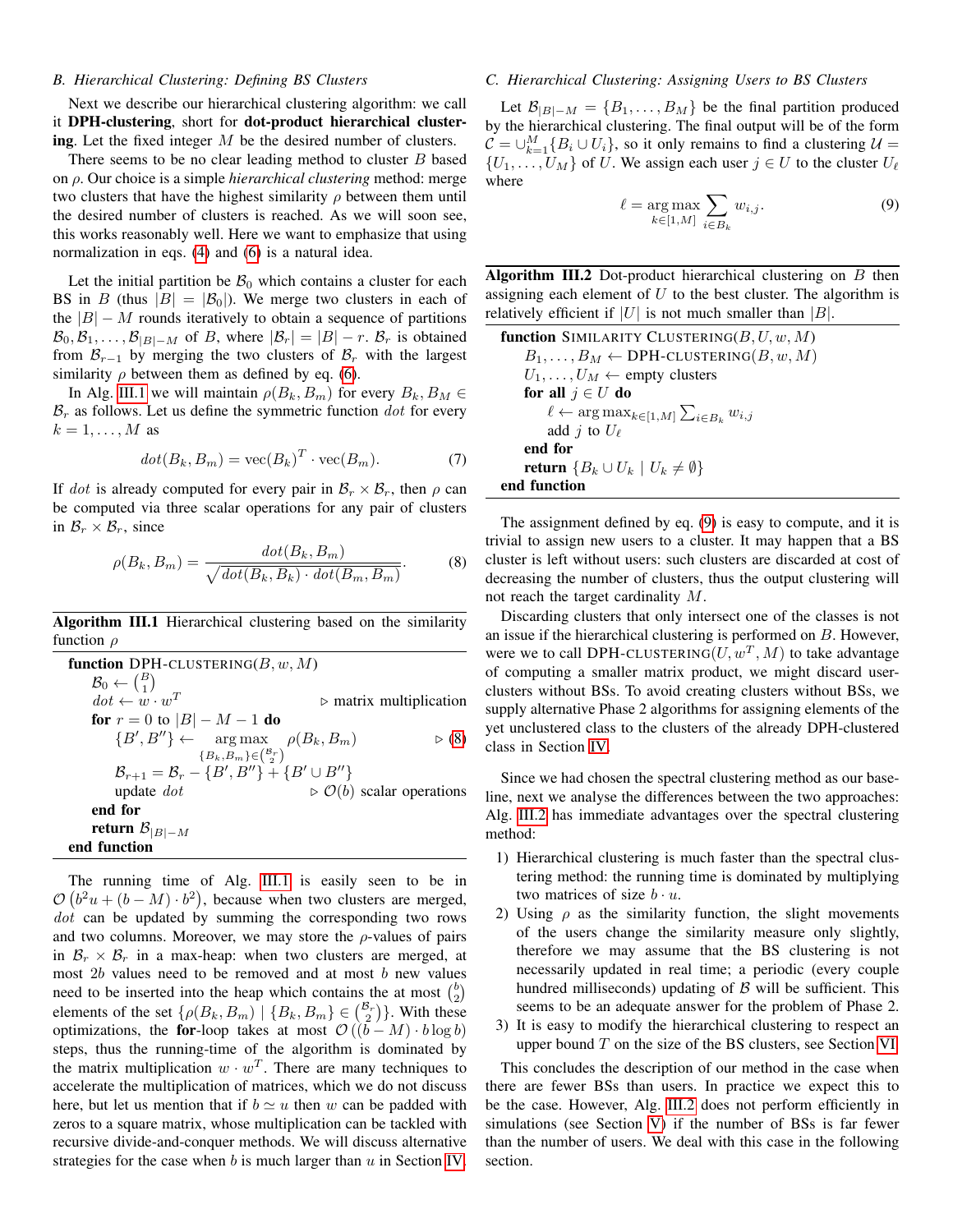#### IV. WHEN THERE ARE MORE BSS THAN USERS

<span id="page-3-0"></span>Suppose that  $B$  has many more elements than  $U$ . We can switch the roles of  $B$  and  $U$ , and perform the hierarchical clustering (Alg. [III.1\)](#page-2-0) on  $U$  instead of  $B$ . There is a large computational advantage over the original approach, since the running time is dominated by the complexity of the matrix multiplication of  $w^T \cdot w$ vs.  $w \cdot w^T$ . However, the slight asymmetry in evaluating eq. [\(2\)](#page-1-0) that we hinted at earlier becomes dangerous: given a clustering  $U = \{U_1, \ldots, U_M\}$ , if we assign each BS  $i \in B$  to  $B_\ell$  (i.e., cluster  $C_{\ell}$ ) where

<span id="page-3-1"></span>
$$
\ell = \underset{k \in [1,M]}{\arg \max} \sum_{j \in U_k} w_{i,j},\tag{10}
$$

we may end up with  $C_k = U_k$  for some k. Let us describe two possible solutions to avoid BS-less clusters.

# *A. Assigning a BS to User Clusters Via Maximum Cardinality Matchings*

One way to overstep (not to solve) this problem is simply assigning a unique BS to each user-cluster. After that we can assign the remaining BSs in whatever manner we chose, for example, as described by eq. [\(10\)](#page-3-1). Choosing these unique BS is not necessarily a trivial task, it is equivalent to finding a matching of  $U$  into  $B$  where the edges have relatively large weights, preferably.

We try to find a maximum cardinality (and maximum weight) matching of U into B such that if  $i \in B$  is matched to  $U_k$  then  $w(U_k \cup \{i\}) \neq 0$  (so that the interference cannot be infinite, no matter how we complete the clustering). Even if the complexity of the maximum cardinality matching is prohibitive in some of our applications, there exist approximate solutions that provide a loglinear complexity. Using the algorithm of Duan and Pettie [\[7\]](#page-6-6), the  $(1-\varepsilon)$ -approximate solution for the matching can be computed in  $\mathcal{O}(b u \varepsilon^{-1} \log \varepsilon^{-1})$  time. Therefore the running time of Alg. [IV.1](#page-3-2) is also dominated by the matrix multiplication  $w^T \cdot w$  in DPH-CLUSTERING.

<span id="page-3-2"></span>Algorithm IV.1 Dot-product hierarchical clustering on  $U$ , then assigning one BS to each cluster of  $U$ , and assigning the remaining BSs to the best cluster. The algorithm is relatively efficient if  $|B|$ is larger than  $|U|$ .

**function** DPH+MATCHING+BEST(*B*, *U*, *w*, *M*)  
\n
$$
U_1, ..., U_M \leftarrow
$$
 DPH-CLUSTERING(*U*, *w*<sup>T</sup>, *M*)  
\n $B_1, ..., B_M \leftarrow$  empty clusters  
\n $E \leftarrow$  approx. max. card. max. weight matching  
\n $\{U_1, ..., U_M\}$  into *B* using positive weight edges, see [7]  
\n**for all**  $i \in B$  **do**  
\n**if**  $U_\ell$  is joined to *i* in *E* **then**  
\nadd *i* to  $B_\ell$   
\n**else**  
\n $\ell \leftarrow$  arg max<sub>k\in[1,M]</sub>  $\sum_{j\in U_k} w_{i,j}$   
\nadd *i* to  $B_\ell$   
\n**end if**  
\n**end for**  
\n**return**  $\{B_k \cup U_k \mid k = 1, ..., M\}$   
\n**end function**

#### *B. Clustering* B *via Stable Matchings*

In this subsection we provide an alternative method based on the *stable matching* approach. A matching between two classes of entities is stable if there is no pair of entities that both prefer each other over their current match. The problem to find such a matching has many applications in economics, see the works of Roth and Shapley [\[8\]](#page-6-7). In a generalization of this problem entities in the first class can be matched to many entities of the second class; this version is colloquially known as the college admissions problem (many-to-one matching).

The stable matching algorithm of Gale and Shapley [\[9\]](#page-6-8) can be used to overcome the base-station-less cluster problem. In our (many-to-one) stable matching setup, each cluster in  $U$  and each BS in  $B$  is assigned a list of real numbers corresponding to the members of the other class. We are looking for a (many-to-one matching) which is stable with respect to the preference values: if  $U_1b_1$  and  $U_2b_2$  are in the stable matching, then we must have

$$
pref(b_1;U_1)\geq pref(b_1;U_2) \text{ or }
$$

$$
pref(U_2;b_2)\geq pref(U_2;b_1).
$$

Let the preference of BS  $i \in B$  for the user-cluster  $U_k$  be

$$
\text{pref}(i;U_k) = \sum_{j \in U_k} w_{i,j},\tag{11}
$$

that is, the first preference of a base-stations  $i$  is the user cluster assigned by eq. [\(10\)](#page-3-1). However, we define the preferences asymmetrically. Let the preference of cluster  $U_k$  for BS  $i \in B$  be

<span id="page-3-3"></span>
$$
\text{pref}(U_k; i) = -\frac{\sum_{j \in U} w_{i,j}}{\sum_{j \in U_k} w_{i,j}}.
$$
\n(12)

Note the negative sign in eq. [\(12\)](#page-3-3): the cluster prefers a small fraction in absolute value. The reasoning for these preference values will be explained shortly.

The stable matching algorithm can be used to find not just one matching, but a complete clustering of the not yet clustered class  $B$  (stable marriage vs. college admissions). This is equivalent to finding a many-to-one matching of B to U. Given a clustering  $U =$  $\{U_1, \ldots, U_M\}$  of U (constructed by, say, DPH-CLUSTERING), we set the capacity and usage of  $B_k$  as follows:

$$
capacity(k) = \sum_{j \in U_k} \sum_{i \in B} w_{i,j},
$$
 (13)

$$
usage(k) = \sum_{i \in B_k} \sum_{j \in U} w_{i,j}.
$$
 (14)

A BS can be added (matched) to  $B_k$  without extra maintenance steps as long as  $usage(k) \leq capacity(k)$  holds even after the BS joins  $B_k$ . If usage(k) > capacity(k) after a BS joins  $B_k$ , then remove the lowest-preference BS from  $B_k$  if and only if usage(k)  $\geq$  capacity(k) holds even after removal.

**Definition 2** (Stable clustering). A clustering  $B_1, \ldots, B_M$  of B is stable if

- usage $(k)$   $\sum_{j\in U} w_{\beta_k,j} \geq$  capacity $(k)$  where  $\beta_k$  =  $\arg \min_{\lambda \in B_k} \text{pref}(U_k; \lambda)$  for every  $k = 1, \dots, M$ , and
- for every  $k \neq m$  and  $\beta \in B_k$ ,  $\gamma \in B_m$  we have  $\text{pref}(\beta;U_k)\geq \text{pref}(\beta;U_m)$  or  $\text{pref}(U_m;\gamma)\geq \text{pref}(U_m;\beta).$

If usage(k)  $\geq$  capacity(k) holds at some point during the execution of Alg. [IV.2,](#page-4-2) then it holds at any later step too. Thus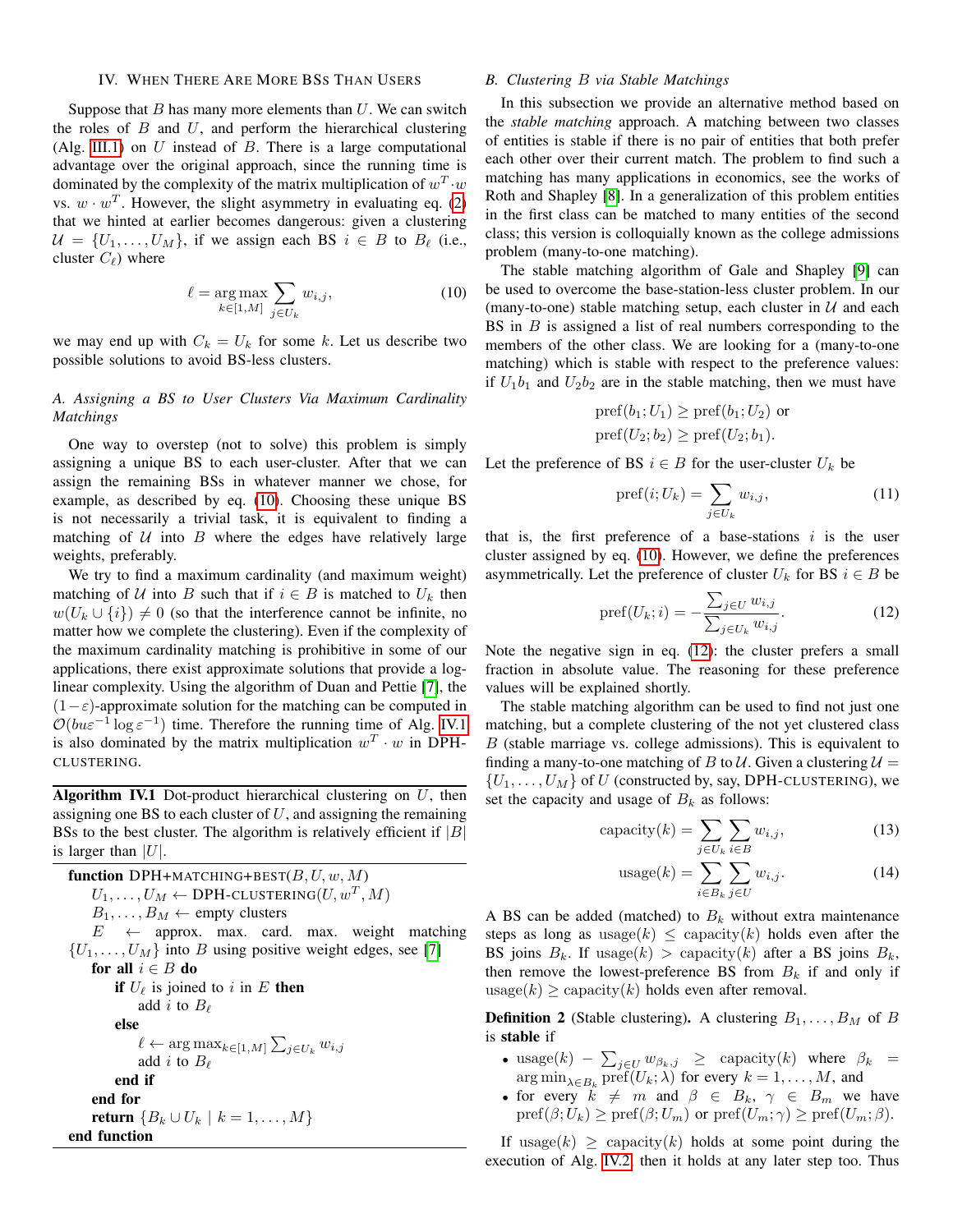# <span id="page-4-2"></span>Algorithm IV.2 Extending a clustering  $U$  via stable matchings

function STABLE CLUSTERING $(B, U, w, M)$  $U_1,\ldots,U_M \leftarrow \textsf{DPH-CLUSTERING}(U,w^T,M)$  $B_1, \ldots, B_M \leftarrow$  empty clusters while  $\exists i \in B \setminus B_1 \setminus \ldots \setminus B_M$  do let  $U_k$  maximize pref $(i;U_k)$  among clusters which have not rejected i add i to  $B_k$ let  $\beta \leftarrow \arg \min_{\lambda \in B_k} \text{pref}(U_k; \lambda)$ while usage $(k) - \sum_{j \in U} w_{\beta, j} \geq$  capacity $(k)$  do remove β from  $B_k$ , i.e.,  $U_k$  rejects β let  $\beta \leftarrow \arg \min_{\lambda \in B_k} \text{pref}(U_k; \lambda)$ end while end while **return**  ${B_k ∪ U_k | k = 1, ..., M}$ 

end function

if a BS  $\beta$  is rejected by each cluster, then the usage of every cluster increased above its capacity even without  $\beta$ 's contribution. This is a contradiction by the handshaking lemma, since  $\sum_{k=1}^{M}$  capacity $(k)$  =  $\sum_{i\in B} \sum_{j\in U} w_{i,j}$ . Therefore Alg. [IV.2](#page-4-2) terminates after at most bu cycles of the outer while-loop, and when it terminates, every BS is associated to a cluster.

In other words, if  $B_1, \ldots, B_M$  is a clustering of B, then the sum of usage(k) is equal to the sum of capacity(k), which means that we can expect that there exists a small  $\varepsilon > 0$  such that for every k we have capacity $(k) \leq (1 + \varepsilon) \cdot \text{usage}(k)$ . If that is so, then let  $-c_k = \min_{i \in B_k} \text{pref}(U_k; i)$ ; we have

$$
\frac{\bar{w}(C_k)}{w(C_k)} = \frac{\text{capacity}(k) + \text{usage}(k)}{w(C_k)} - 2 \le
$$
\n
$$
\le (2 + \varepsilon) \frac{\text{usage}(k)}{w(C_k)} - 2 \le (2 + \varepsilon)c_k - 2.
$$

Note that we have equality if the BSs in  $B_k$  are equally preferred by cluster  $U_k$ . In words, the higher the preferences of the associated BSs, the lower the sum-interference is, so eq. [\(12\)](#page-3-3) is a reasonable choice, because we can more or less guarantee capacity(k)  $\simeq$  usage(k) for each cluster  $U_k$ .

Observe, that the preferences can be extracted in  $\mathcal{O}(Mb)$  time from the computations performed by the hierarchical clustering of U. By using binary heaps to represent the clusters  $B_1, \ldots, B_M$ , we can insert and remove  $BSS$  in  $log b$  time. Since every  $BS$ tries to join each cluster at most once, the total running time is in  $O(Mb \log b)$ . This is clearly dominated by the complexity of matrix multiplication in the hierarchical clustering algorithm.

#### V. EXPERIMENTATION

<span id="page-4-1"></span>We have compared the performance of Similarity Clustering (Alg. [III.2\)](#page-2-3), Stable Clustering (Alg. [IV.2\)](#page-4-2), and Spectral Clustering [\[6\]](#page-6-5) in several scenarios. In each case, base-stations (BSs) and users are placed independently uniformly and randomly into  $[0, 1000]^2$  (a square with an area of  $1 \text{ km}^2$ ). The weight (or signal strength) between a BS and a user  $b_i, u_j \in [0, 1000]^2$  is set to

$$
w_{i,j} = \begin{cases} \|\text{dist}_{\min}\|^{-\alpha} & \text{if } \|b_i - u_j\| \leq \text{dist}_{\min}, \\ \|b_i - u_j\|^{-\alpha} & \text{if } \text{dist}_{\min} \leq \|b_i - u_j\| \leq \text{dist}_{\max}, \\ 0 & \text{if } \text{dist}_{\max} < \|b_i - u_j\|, \end{cases}
$$

where we set the path loss component  $\alpha = 4$  (see [\[4\]](#page-6-3), [\[6\]](#page-6-5)),  $dist_{\text{min}} = 1$ , and  $dist_{\text{max}} = 200$ .

For the unconstrained Problem [1](#page-1-1) simulations show short running times and very low interference measures on the acquired clusterings compared to the spectral clustering method (at least when the number of users is larger than the number of BSs). While the paper [\[6\]](#page-6-5) suggests that we should expect a small number of giant clusters, this is clearly not the case in our test runs. This phenomenon requires much better understanding.

Fig. [1](#page-5-0) compares the performance of the three mentioned algorithms in three different settings: when there are many more BSs than users and vica versa, and when there number of BSs is equal to the number of users. The plots correspond to the mean suminterference values of the solutions provided by the algorithms over 9 random samples of BSs-user placements. In all three cases we find that our algorithms perform more consistently than the spectral clustering method, and the performance of Alg. [III.2](#page-2-3) and Alg. [IV.2](#page-4-2) are similar when the number of clusters are not too large or the number of BSs is not much larger than the number of users.

Fig. [2](#page-5-1) (50 BSs and 100 users) and Fig. [3](#page-6-9) (100 BSs and 50 users) show example clusterings on the same BS-user placements each, respectively.

#### VI. CONCLUSION AND FURTHER CONSIDERATIONS

<span id="page-4-0"></span>This paper proposed a similarity based hierarchical clustering method for simple-and-fast wireless network decomposition in future wireless networks, with the goal of minimizing sum interference in the overall network. Moreover, stable matching were utilized to match BSs and users. Compared with state-of-the-art spectrum clustering method, simulation results demonstrated that our proposed algorithm could achieve better performance with much less complexity. Further considerations are listed below, which lead to future research directions.

- Suppose that the final clustering  $\beta$  on  $B$  is restricted to clusters of size at most  $T$ . Running the DPH-clustering algorithm on B, we reject merging clusters whose total size is larger than  $T$ , i.e., we restrict our search for the largest similarity to pairs whose union has cardinality at most  $T$ . This allows one to control the maximum engineering complexity that arises in any cluster. The main issue with similarity clustering in this setting is that we run into discretization problems if  $T$ is relatively small.
- It is also relatively easy to meaningfully modify Alg. [IV.2,](#page-4-2) to say, not assign a BS to a lower preference than half of their maximum. For example, we may specify that if  $i \in B_k$ in the final clustering then

$$
pref(i, U_k) \geq \frac{1}{2} \max_{\lambda \in \{1, ..., M\}} pref(i, U_\lambda).
$$

If  $i$  is rejected even by the least favored admissible cluster, then i does not try to join clusters later on its preference list. Instead, when the Gale-Shapley algorithm completes,  $i$  joins its most preferred cluster.

• Our proposed algorithms cluster every BS, even if using a BS in any cluster is causes more interference than not using it at all. This problem can be dealt with a trivial post-processing procedure: after the clusters  $C_1, \ldots, C_M$  are determined, delete a tower *i* from  $C_k$  if doing so decreases  $\overline{w}(C_k)/w(C_k)$ .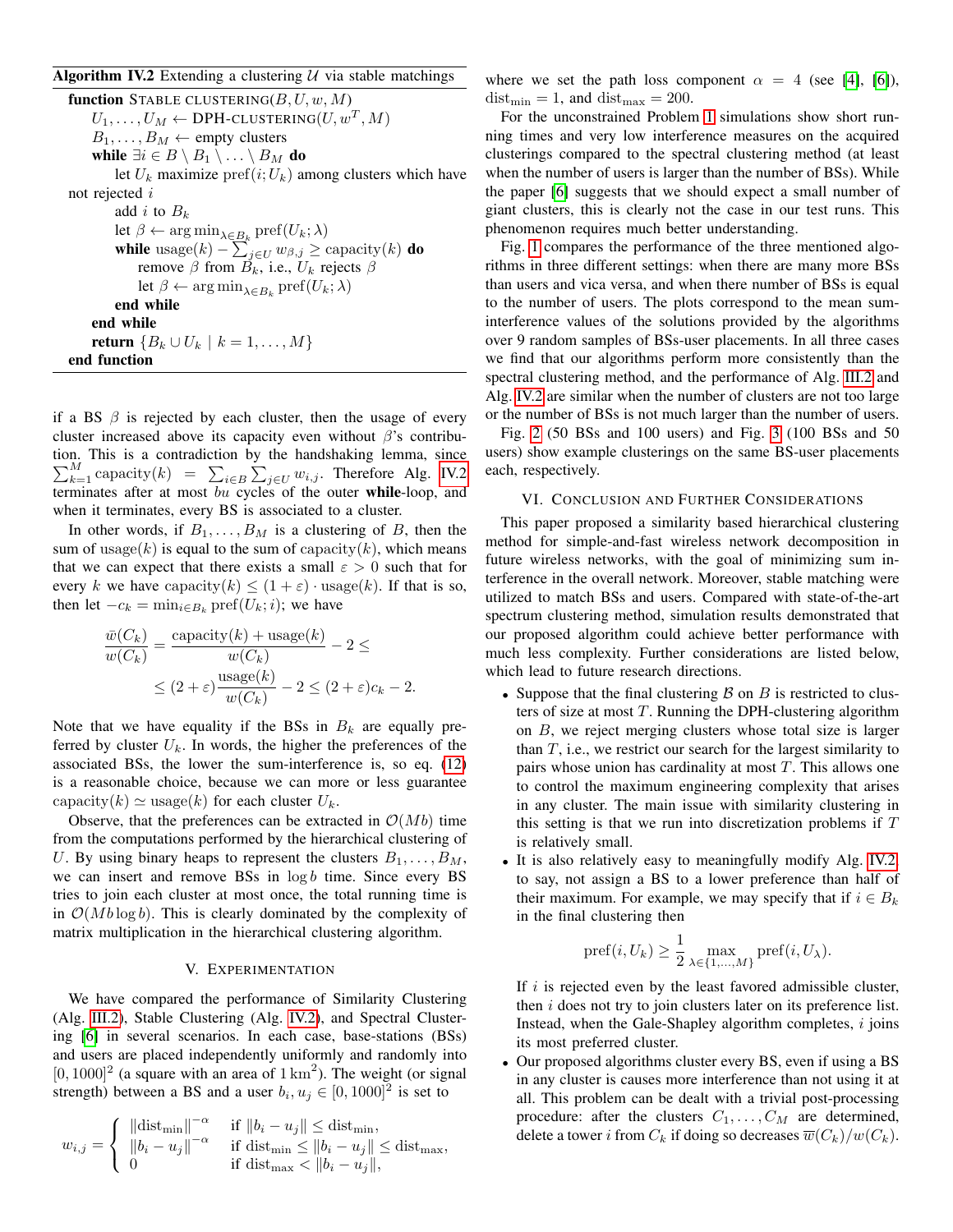<span id="page-5-0"></span>

(a) For  $M \leq 17$ , Stable Clustering is consistently better than Similarity Clustering, which we suspect is another advantage of performing the DPH-clustering on the users' side



(b) For  $M \geq 27$  clusters, Alg. [III.2](#page-2-3) produces some clusters with very weak BS coverage



(c) The performance of both of our algorithms scale much more evenly than the performance of the output of Spectral Clustering

Fig. 1: Mean sum-interference values as a function the number of clusters M

<span id="page-5-1"></span>

sum-interference: 0.1595





sum-interference: 0.0862

(b) Stable Clustering, Alg. [IV.2](#page-4-2)





Fig. 2: Comparison of the output of three clustering algorithms on 100 BSs and 50 users,  $M = 10$ . Triangles and circles represent BSs and users, respectively